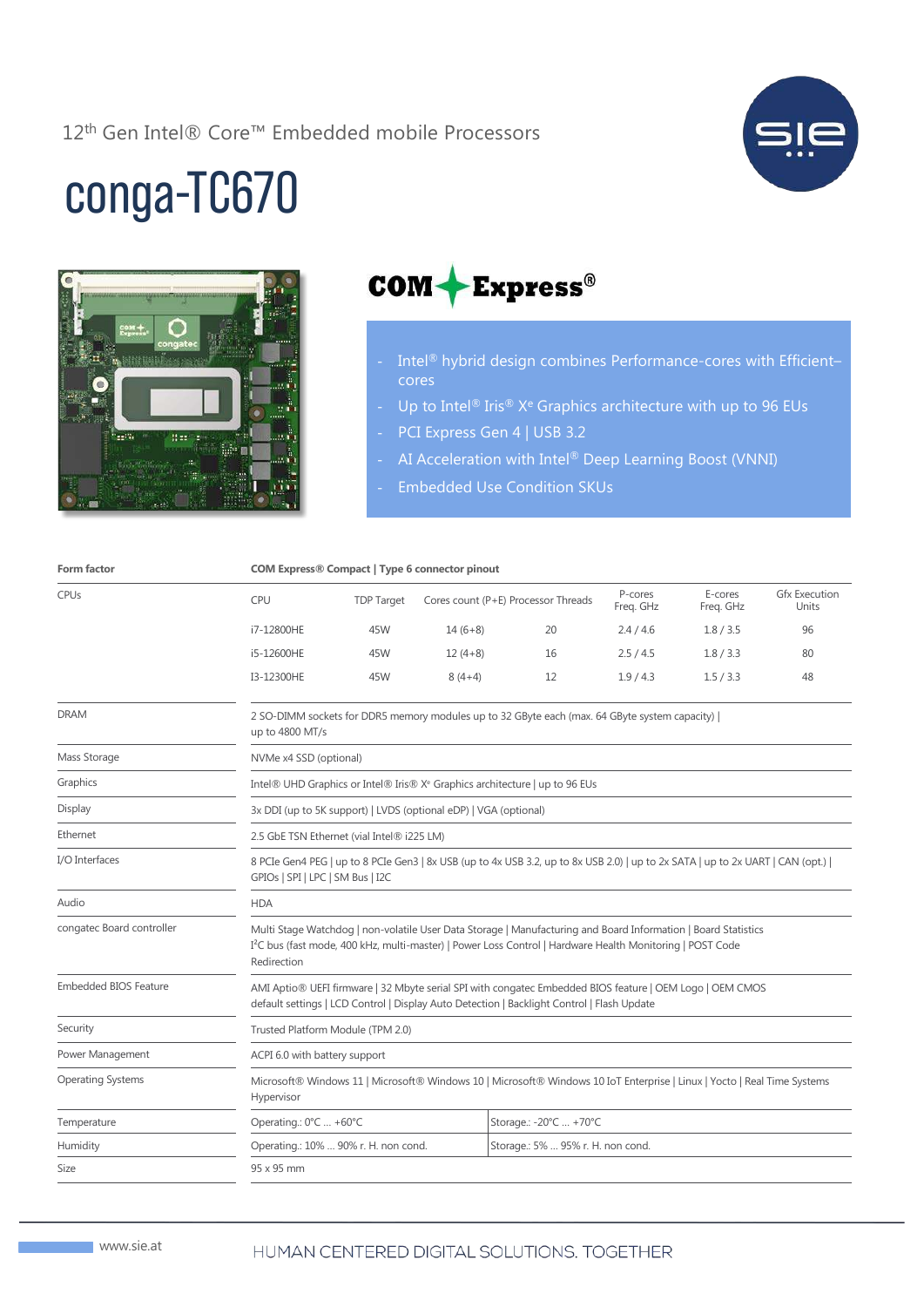## conga-TC670 | Block Diagram